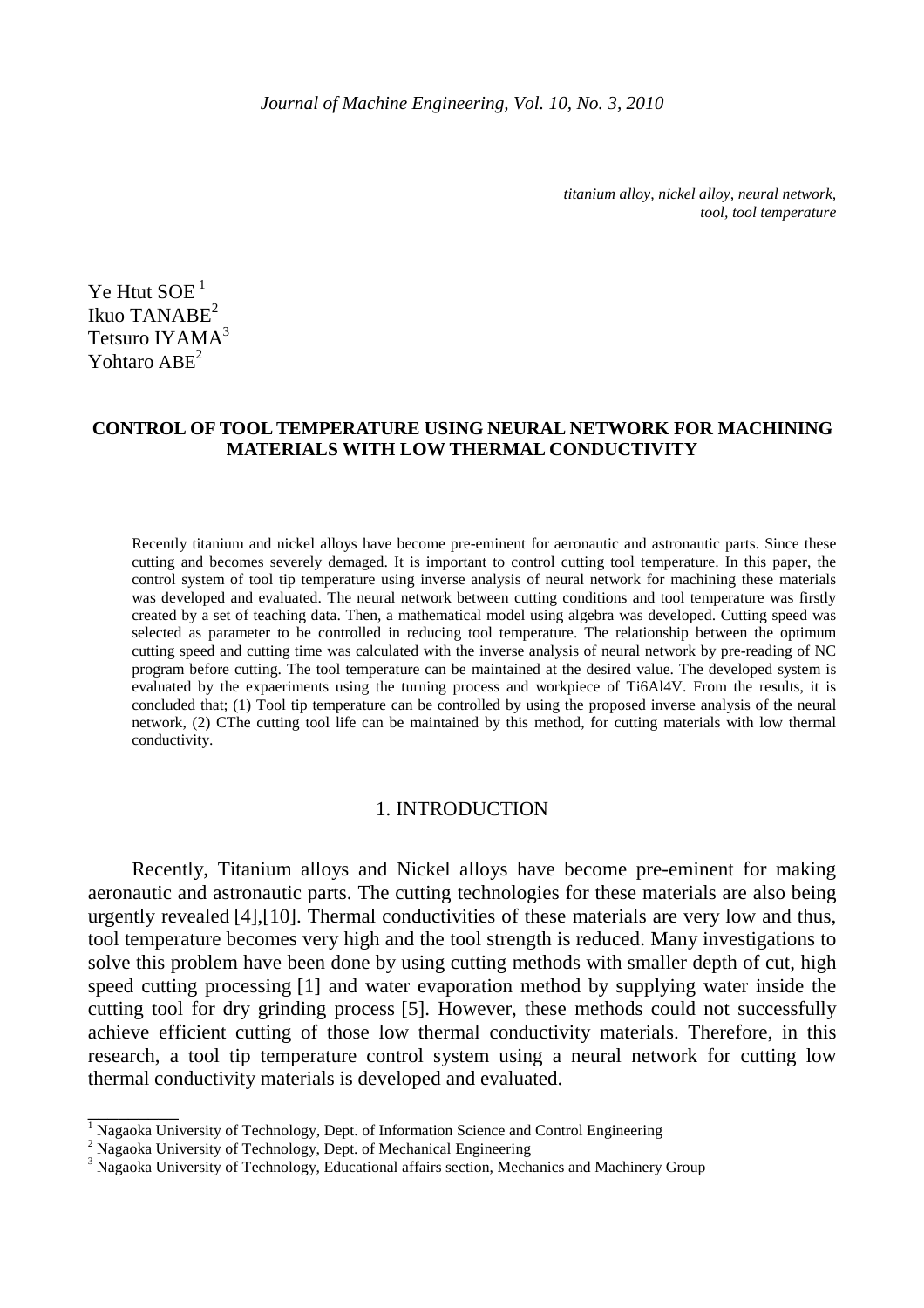The cutting condition is pre-read from the NC program and tool tip temperature is predicted by inverse analysis method using developed neural network. Then, the calculation for optimum cutting speed at which tool tip temperature can be maintained below maximum allowable limit (tool failure temperature) is carried out. After that, NC program is corrected using this new optimum cutting speed for improvement of productivity through improving of tool life.

# 2. THE ALGORITHM OF THE METHOD

The algorithm of the proposed method is shown in Fig. 1. The steps are, (1) Firstly, tool tip temperature values for cutting low thermal conductivity material Ti6Al4V with various cutting conditions are calculated by FEM (Finite Element Method). And then, the neural network is created by using these values as teaching data. (2) Using this neural network, the algebraic relation between tool tip temperature and cutting speed is derived (Inverse Analysis Model). (3) By comparing calculated tool tip temperatures and experimental results, the inverse analysis model will be updated by adjusting a correction coefficient, known as the "Custom-made coefficient". (4) The optimum cutting speed for maintaining maximum allowable tool tip temperature is calculated using the newly developed inverse analysis model.



Fig. 1. Flowchart of algorithm regarding the proposed method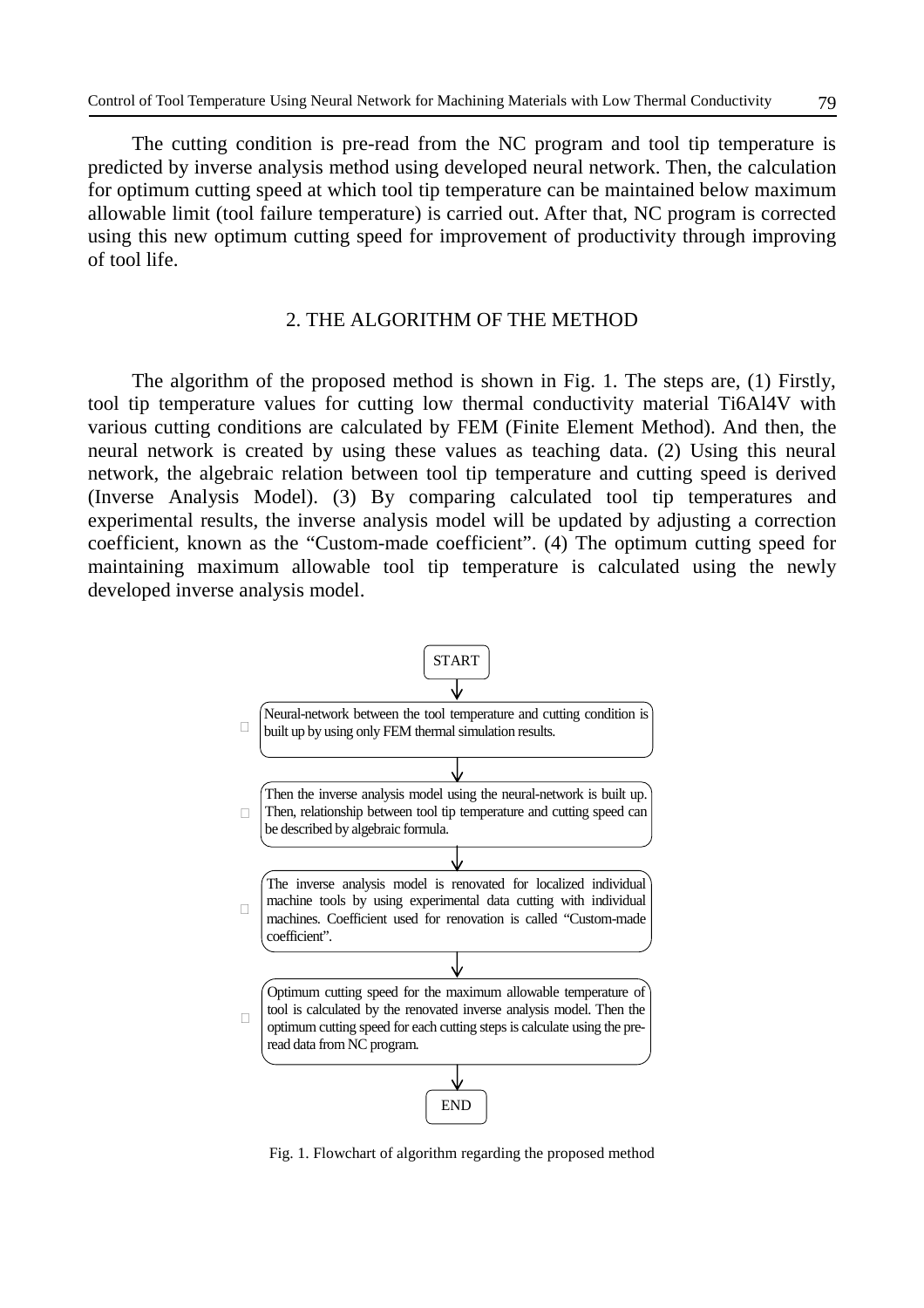# 3. THE STRUCTURE OF INVERSE ANALYSIS MODEL OF NEURAL NETWORK AND THE CALCULATION OF OPTIMUM CUTTING SPEED

### 3.1. THE ILLUSTRATION OF THE OBJECT CUTTING PROCESS

Fig. 2 shows the illustration of work-piece and tool-tip temperature curve along cutting tool path. The work piece is a cylindrical shape with groove at the end of tool path so that to obtain exact cutting length on the cylindrical face. The cutting steps are defined at end face and cylindrical face with rough, medium and finish cutting as shown in tool path of Fig. 2. The cutting processes will be done continuously by changing work-pieces until the tool temperature reaches steady state.



Fig. 2. Schematic view of the relationship between the cutting time and the temperature of the tool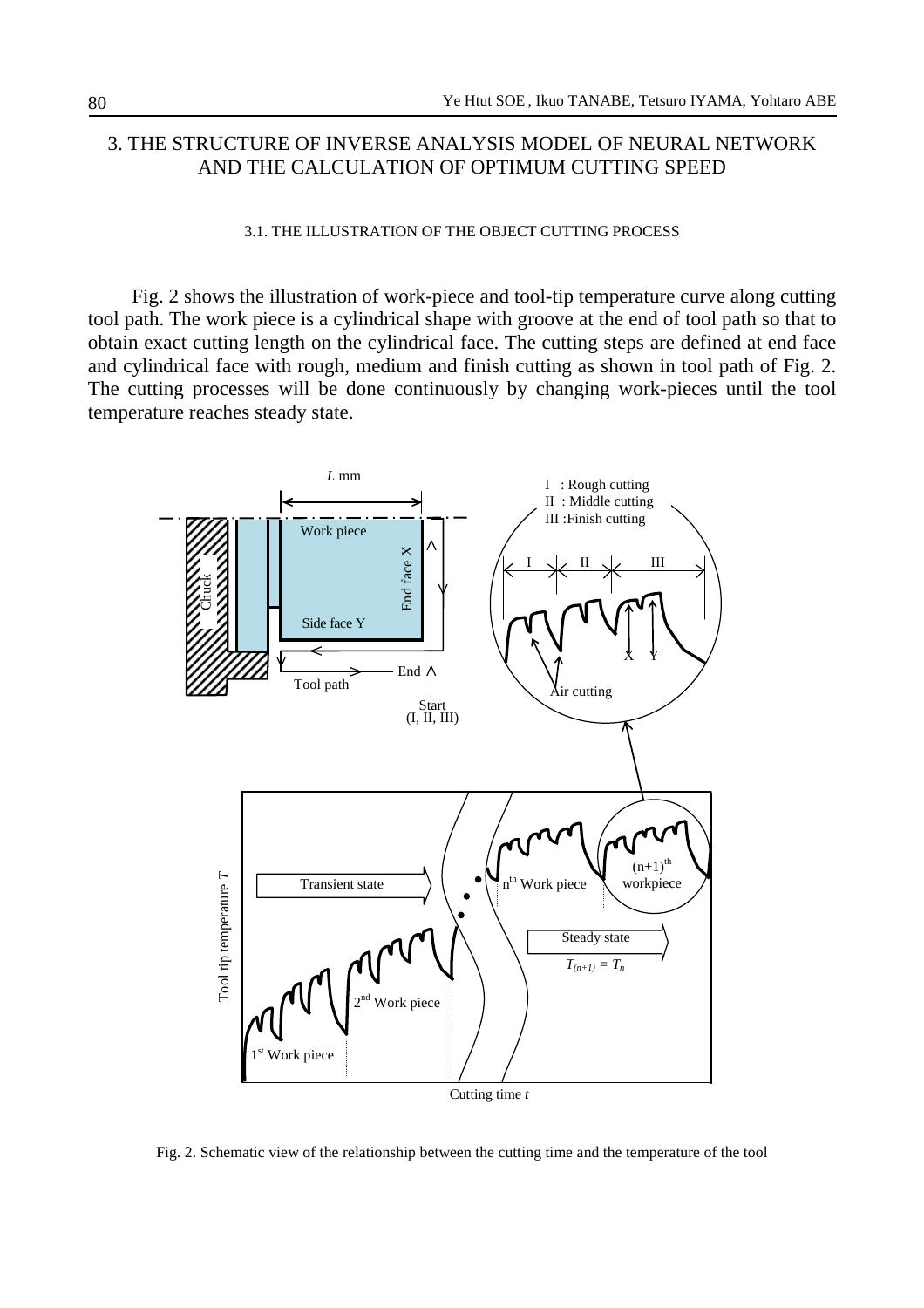#### 3.2. THE STRUCTURE OF NEURAL NETWORK MODEL

The cutting heat conducts into cutting tool from the rake face and the flank face. The amount of heat entering into the tool will be large for those materials with higher cutting resistance, low thermal conductivity, higher frictional coefficient between chip and tool. The heat transfer rate at the place near tool tip will be larger due to large air blowing caused by workpiece and chuck. But, it will be smaller due to less air blowing with barrier of tool post, around tool holder. Heat transfer coefficient is also largely different for the cases of dry cutting and wet cutting. However, this effect is very small for high speed cutting due to extremely fast changing of tool temperature.

Fig. 3 shows the structure of neural network layers. This model is using typical three layers structure [6], input layer, hidden layer and output layer. Sigmoid function in middle layer and linear function in output layer are used respectively. The input factors are (1) tool tip temperature  $T_{m-1}$  at time step  $t_{m-1}$  for time interval  $\Delta t$  before the interesting time step  $t_m$ , (2) cutting condition (cutting depth *d*, feed speed *f*, cutting speed *V* and cutting time  $t_c$  for each step of cutting, (3) time interval  $\Delta t$ , (4) average heat transfer coefficient  $\alpha_{AVE}$ , (5) the theoretical cutting heat energy *Q* calculated from the thermal properties of workpiece and tool, using cutting theory [7]. The output layer factors are the tool tip temperature gradient  $\Delta T_{\rm m}$  between time step *t* <sub>m-1</sub> and *t* <sub>m</sub>. The tool tip temperature  $T_{\rm m}$  at time step *t* <sub>m</sub> can be calculated by using equation (1) with this output result  $\Delta T_{\text{m}}$ .

$$
T_{\rm m} = \Delta T_{\rm m} \cdot \Delta t + T_{\rm m-1} \tag{1}
$$

 $m=1, 2, 3, \cdot \cdot \cdot 10$ 



Fig. 3. Neural network model between the cutting condition and the temperature information of tool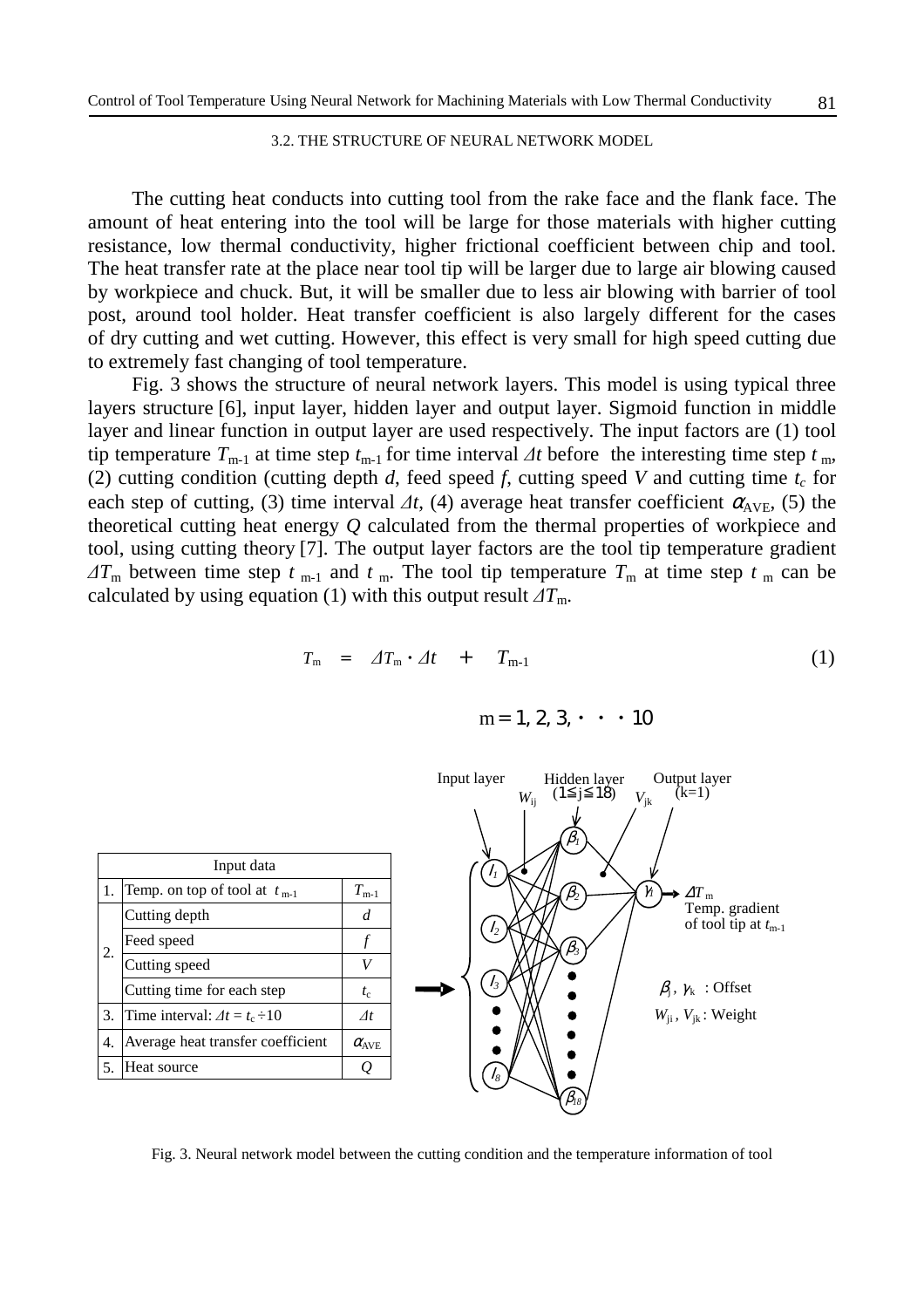In the calculation, the time interval  $\Delta t$  is taken 1/10 the time of each cutting step  $t_c$ . Taking the larger number of time steps could obtain more accurate convergence for neural network. However, this will take long time for calculation and thus, only 10 steps of intervals are used in this method. In the neural network training, it is observed that computing out the temperature gradient  $\Delta T_m$  in output layer and substituting it in equation (1), could obtain more accurate convergence with smaller value of error compare with direct calculation of tool tip temperature  $T<sub>m</sub>$  in output layer.

The neural network training is done in order to satisfy that the sum of the squares of the differences between teaching data and output data to be smallest by using steepest descent method. The weight values  $W_{ji}$ ,  $V_{jk}$  and offset values  $\beta_j$ ,  $\gamma_k$  are acquired using successive correction method inside the program. Here,  $W_{ii}$  is weight between input layer and hidden layer,  $V_{jk}$  is weight between hidden layer and output layer,  $\beta_i$  is offset for hidden layer and  $\gamma_k$  is offset for output layer. Back propagation method is used here. The error function  $E_p$  for learning pattern p is shown in equation (2).

$$
E_p = \frac{1}{2} \sum_{k} \left( Tr_{kp} - D_{kp} \right)^2 \tag{2}
$$

Here,  $Tr_{kp}$  is the teaching data for unit k which is relating to the learning pattern p, and  $D_{kp}$ is output data for unit k which is relating the learning pattern p.

### 3.3. CONSTRUCTION OF TEACHING DATA USING FEM AND TRAINING PROCESS

The teaching data for construction of neural network is simply acquired by calculation using FEM thermal analysis. The FEM model used in analysis is shown in Fig. 4, and Ti6Al4V is selected as workpiece. The heat entering area on the tool is determined using the cutting conditions in Table 1. The amount of heat entering is calculated from the cutting condition and thermal properties of workpiece and tool using cutting theory [7]. The variations of heat transfer coefficient for air and oil at the related places are shown in Fig. 5. In FEM analysis, heat transfer coefficient used for dry cutting is calculated by using the measured values of airflow velocity at the place  $P_1$ ,  $P_2$  and  $P_3$  around the tool as shown in Fig. 5, and the dynamic viscosity of air at  $20^{\circ}$ C. For wet cutting, it is calculated using flow velocity of cutting oil on the tool surface  $P_4$ , for flow rate  $1 \sim 16$ *l*/min of cutting oil and the dynamic viscosity of cutting oil.

The input data to the neural network are spindle speed, diameter of workpiece, distance of tool from chuck, and the output data are heat transfer coefficient at surfaces  $P_1$ ,  $P_2$  and  $P_3$ . Cutting time periods are taken for cutting of (I) rough cutting, (II) medium cutting and (III) finish cutting for end face and cylindrical face as shown in Fig. 2. The calculation is taken till the tool tip temperature reaches the steady state condition. In the simulation, cutting speed *V*, feed speed *f*, cutting depth *d* and magnification factor *C* for heat transfer rate are taken as parameters. Then, the basic data set are defined for the conditions where tool tip temperature would become high, middle and low values. By altering only one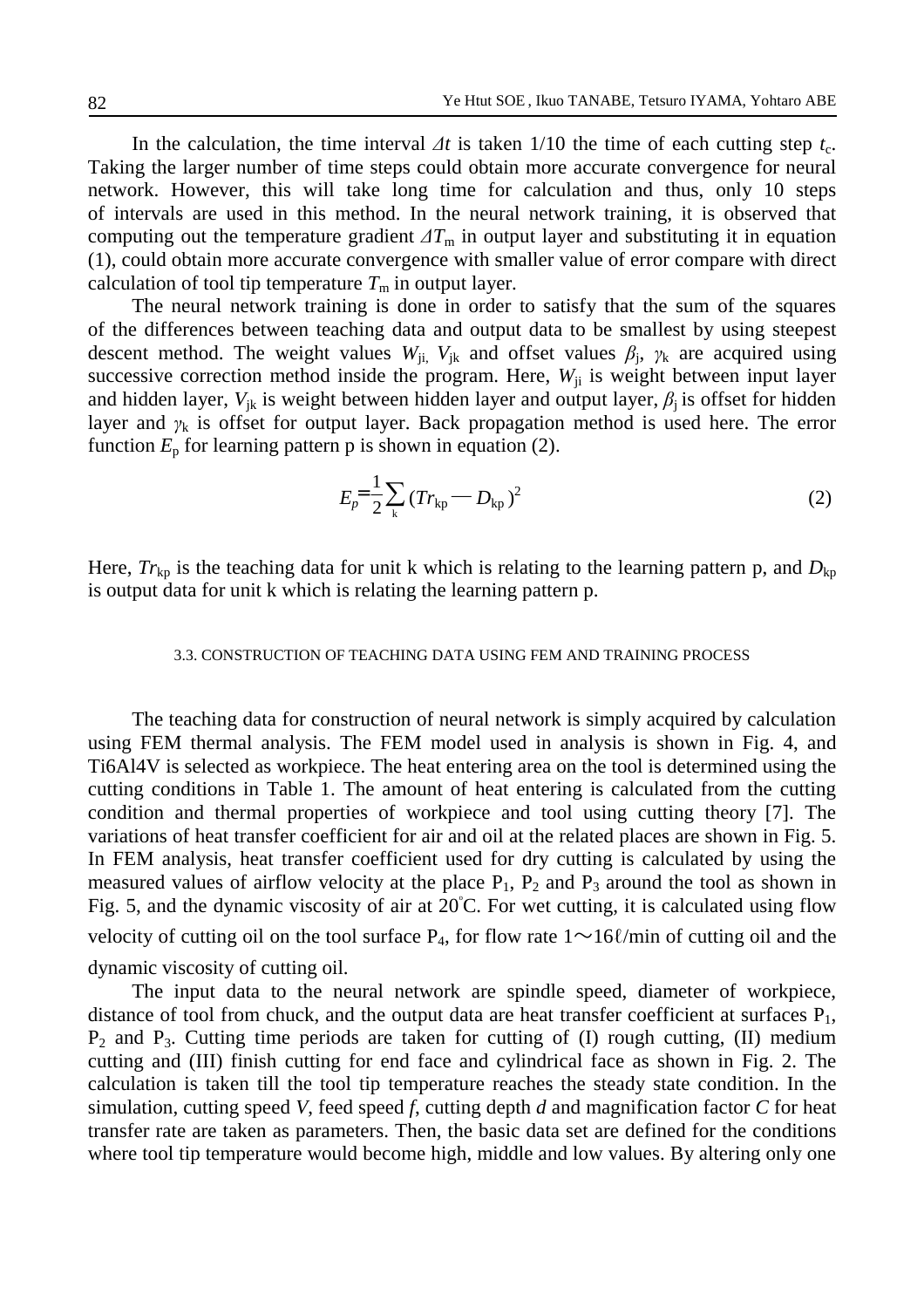parameter (Each change element in Table 1,) from the cutting condition  $V, f, d, m$ , it can be covered for representing the whole range of basic data set. There becomes altogether 54 set of analysis data, included for dry and wet cutting processes. The neural network training is done using these data and tool tip temperature gradient ∆*T* <sup>m</sup> at each time interval ∆*t* for each cutting steps and air cutting intervals along tool path as teaching data.

After training the neural network with 54 set of data, the error value  $E_p$  become small enough  $6.5 \times 10^{-32}$  at  $55^{th}$  time. Therefore, this developed neural network is possible to use as temperature controlling tool.

| Heat source (Cutting conditions for calculation of cutting heat) and Data sets |                               |                                                                                                                     |                     |                  |                           |                           |                           |                    |                     |                     |                           |
|--------------------------------------------------------------------------------|-------------------------------|---------------------------------------------------------------------------------------------------------------------|---------------------|------------------|---------------------------|---------------------------|---------------------------|--------------------|---------------------|---------------------|---------------------------|
| Tool tip temp.                                                                 |                               | High                                                                                                                | Middle              |                  |                           |                           |                           |                    |                     |                     | Low                       |
|                                                                                |                               | Basic<br>condition                                                                                                  | Each change element |                  | Each<br>change<br>element | <b>Basic</b><br>condition | Each<br>change<br>element |                    | Each change element |                     | <b>Basic</b><br>condition |
| Cutting speed $V$<br>mm/min                                                    |                               | 100                                                                                                                 | [65]                | [30]             | $[100]$                   | 65                        |                           | [30]               | [100]               | [65]                | 30                        |
|                                                                                | I Rough                       | 0.5                                                                                                                 | [0.35]              | 0.2              | $0.5 \,$ ]                | 0.35                      |                           | 0.2                | $0.5-1$             | [0.35]              | 0.2                       |
| Feed speed<br>$f$ mm/rev                                                       | $\rm I\hspace{-.1em}I$ Middle | 0.4                                                                                                                 | 0.3                 | 0.2              | 0.4                       | 0.3                       |                           | 0.2                | 0.4                 | 0.3                 | 0.2                       |
|                                                                                | $I\!I$ Finish                 | 0.3                                                                                                                 | 0.25                | 0.2              | 0.3                       | 0.25                      |                           | 0.2                | 0.3                 | 0.25                | 0.2                       |
| Cutting                                                                        | I Rough                       | 2.0                                                                                                                 | $1.5$ ]             | $\overline{1.0}$ | $2.0^{-}$                 | 1.5                       |                           | $\left[1.0\right]$ | $2.0^{-}$           | $\lceil 1.5 \rceil$ | 1.0                       |
| depth<br>$d$ mm                                                                | II Middle                     | 1.0                                                                                                                 | 0.75                | 0.5              | 1.0                       | 0.75                      |                           | 0.5                | 1.0                 | 0.75                | 0.5                       |
|                                                                                | $I\!I$ Finish                 | 0.5                                                                                                                 | 0.3                 | 0.1              | 0.5                       | 0.3                       | 0.1                       |                    | 0.5                 | 0.3                 | 0.1                       |
| Magnification $C$<br>$q = q \times C$                                          |                               | 1                                                                                                                   | [0]                 | $[4]$            | [0]                       | 1                         |                           | $[4]$              | [0]                 | $[4]$               |                           |
| Total condition sets                                                           |                               | 54 = { Basic condition 1+Each change element $[$ ] 8 } $\times$ { High,<br>Middle, Low; $3\frac{3}{7}$ Dry, Wet; 2} |                     |                  |                           |                           |                           |                    |                     |                     |                           |
|                                                                                |                               |                                                                                                                     |                     |                  |                           |                           |                           | P <sub>1</sub>     | P2                  | P <sub>3</sub>      | <b>P4</b>                 |
|                                                                                |                               |                                                                                                                     |                     |                  |                           | Dry                       |                           | Fig. $4. (a)$      | Fig. $4.$ (b)       | Fig. $4. (c)$       |                           |
|                                                                                |                               |                                                                                                                     |                     |                  |                           | Wet $(10\ell/\text{min})$ |                           |                    | Fig. $4.$ (b)       | Fig. 4. $(c)$       | Fig. 4. $(d)$             |

Table 1. Data set of FEM analysis for teaching data



Fig. 4. FEM model for calculation of learning pattern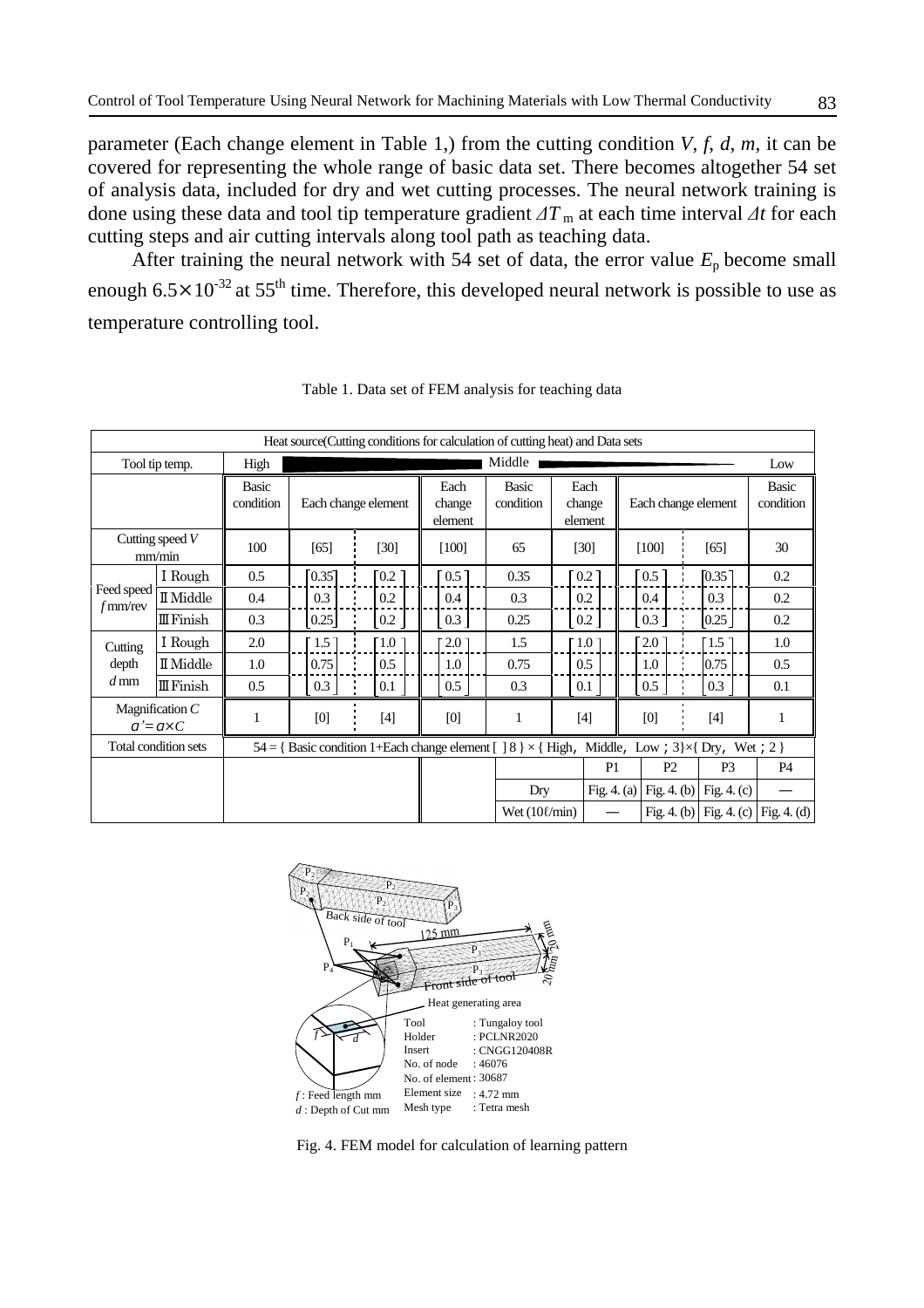

Fig. 5. Experimental results for the air flow velocity and the heat transfer coefficeient

### 3.4. CALCULATION OF CUTTING SPEED USING NEURAL NETWORK

The weight and offset values  $W_{ji}$ ,  $V_{jk}$ ,  $\beta_{j}$ , and  $\gamma_k$  between each unit are calculated using the neural network developed in previous section. The representative equation (3) is obtained by using these values.

$$
\Delta T_{\text{m}} = g \left( W_{\text{j}i}, \ V_{\text{j}k}, \ \beta_{\text{j}}, \ \gamma_{\text{k}}, \ T_{\text{m-1}}, \ V, \ f, \ d, \ t_{\text{c}}, \ \Delta t, \ \lambda \cdot \alpha_{\text{AVE}}, \ Q \right)
$$

$$
= \sum_{j=1}^{18} \frac{V_{jk}}{1 + \exp\{-(\sum_{i=1}^{8} W_{ji} \cdot I_i + \beta_j)\}} + \gamma_k \tag{3}
$$

 $I_i = [I_1, I_2, I_3, I_4, I_5, I_6, I_7, I_8] = [T_{m-1}, V, f, d, t_c, \Delta t, \lambda \cdot \alpha_{AVE}, Q]$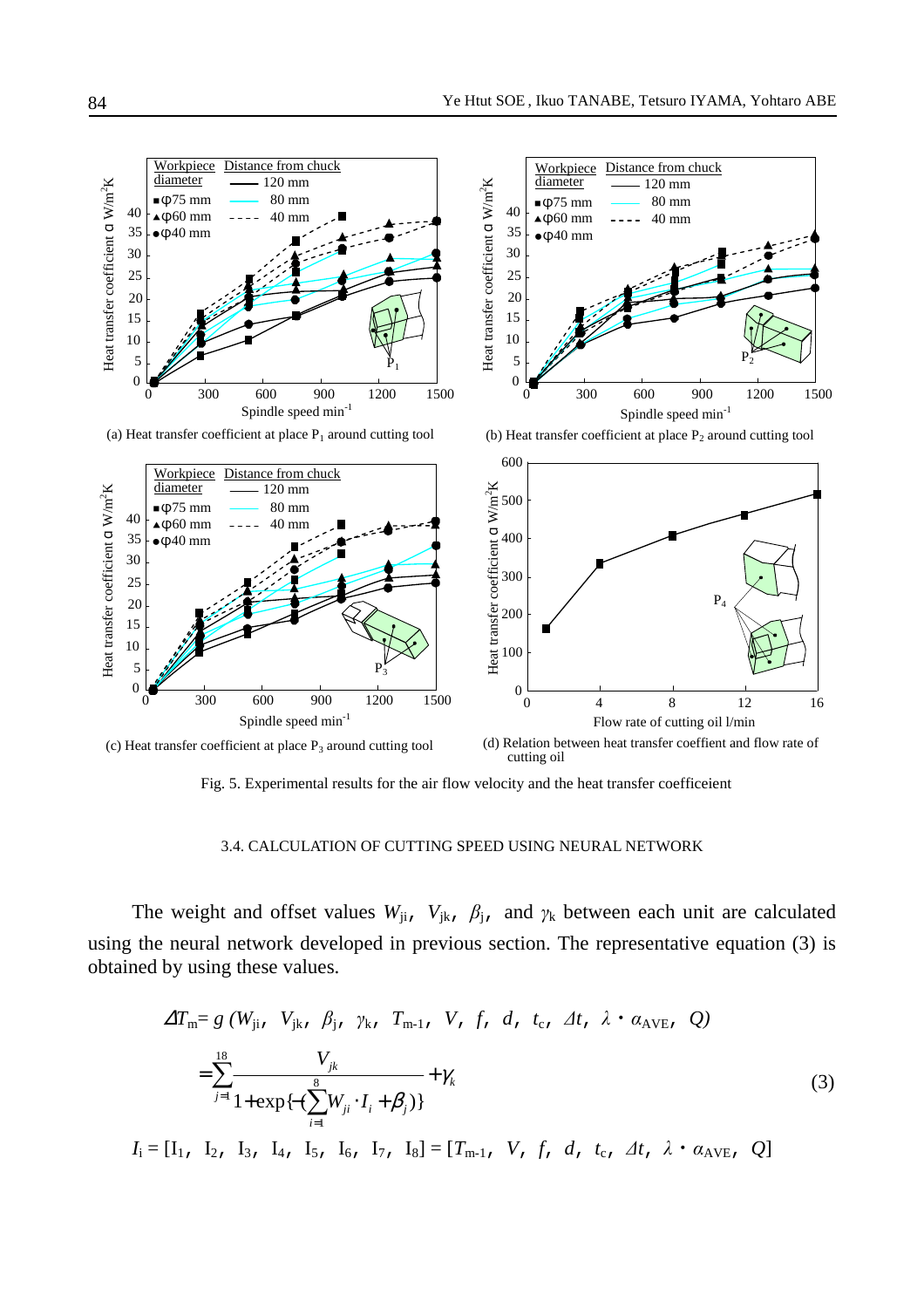Here,  $\Delta T_m$  is the temperature gradient of tool tip at output layer for the time  $t_{m-1}$ . This model will be used in inverse analysis.  $\alpha_{AVE}$  is the average value of theoretically calculated heat transfer rate at each pair of  $P_1$  (or)  $P_4$  and  $P_2$ ,  $P_3$  in section 3.3. This  $\alpha_{AVE}$  value has been adjusted by multiplying with custom-made coefficient  $\lambda$  (will be explained in section. 3.5) for the application on localized individual machines. This is the newly added value to neural network for renovation of calculated tool tip temperature.

The algorithm for calculating optimum cutting speed is shown in Fig. 6. The variation of tool tip temperature in each cutting steps shown in Fig. 2, can be calculated using equation (1) and (3), for time steps  $m = 1, 2, 3, \dots$  10 with easy algebraic equation. At that time, the cutting speed at which the tool tip temperature would not exceed the maximum allowable temperature (example 800°C for carbide tool) [8] is iterated using golden section method. And then the new cutting speed obtained from this calculation is used in the actual cutting experiment as optimum cutting condition.

Here, the reason for selecting the cutting speed as main influence parameter to control tool temperature among three factors of, cutting speed, cutting depth and feed speed is, cutting speed governed largest cutting volume [2],[9] and thus the most effective factor for tool temperature. Tool tip temperature at each cutting steps for the work piece is calculated and confirmed whether it is below the maximum allowable temperature and if necessary, the new cutting speed is re-calculated. And then, the final temperature of tool tip at complete cutting of a work piece is calculated. This temperature will be used as the initial temperature for the second workpiece and the related cutting speed for second workpiece will be calculated again. At that time, other cutting parameters are kept constant as in the first



Fig. 6. Algorithm for calculation of optimum cutting speed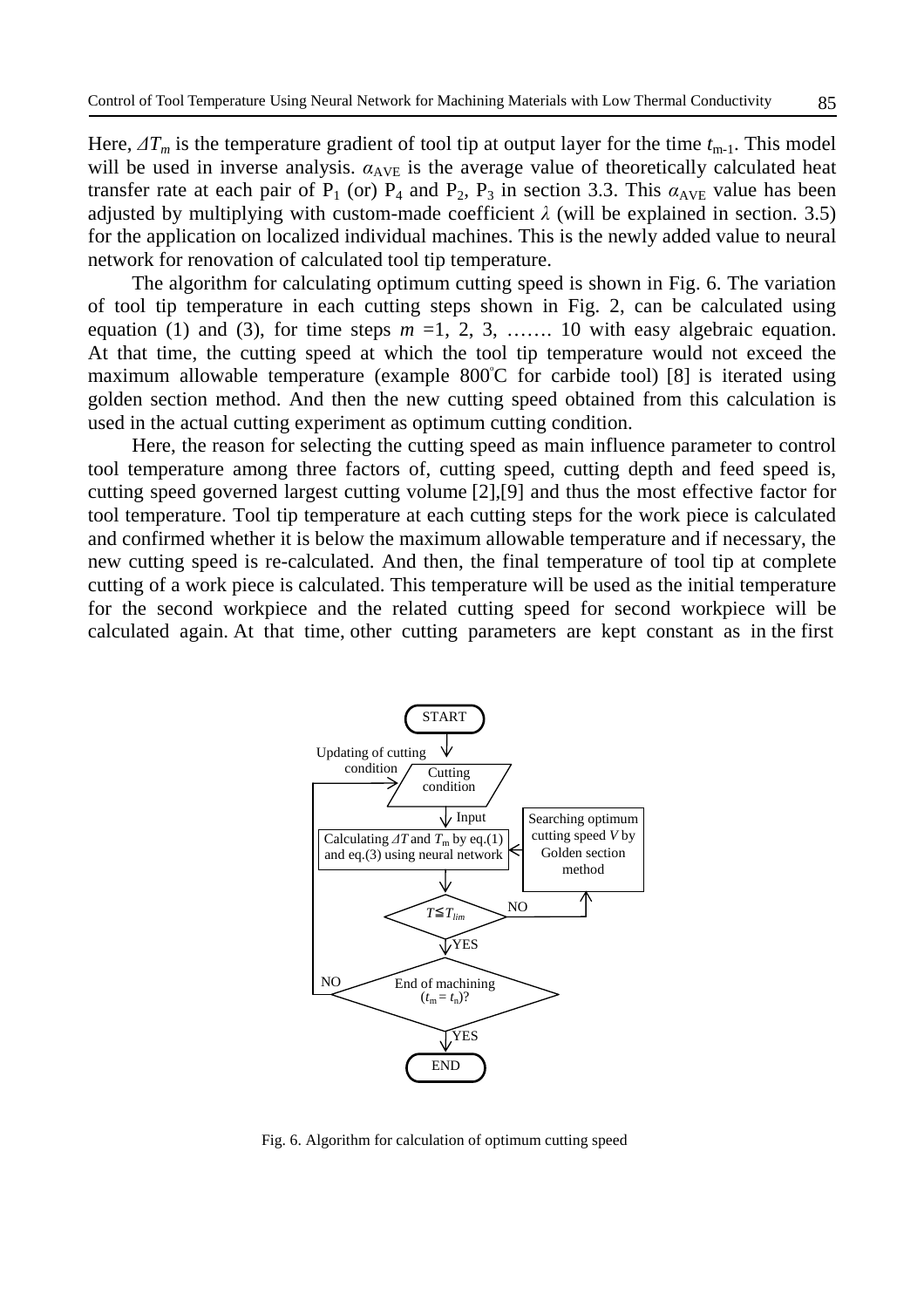workpiece. This process will continue till tool tip temperature reaches steady state condition. Moreover, this operation is applicable before actual cutting by pre-reading NC program and after that, actual cutting process can be done with newly optimized cutting speed in order to maintain the productivity.

### 3.5. MODIFICATION FOR LOCALIZED INDIVIDUAL MACHINES (CUSTOM-MADE COEFFICIENT)

There may have different situations effecting heat transfer coefficient for individual machines in different environments in actual application, even the same cutting condition is used. For the dry cutting, the air flow velocity around the tool largely affects the heat transfer rate. For wet cutting, the oil flow rate has a direct effect. The cutting speed, the distance of tool from the chuck, work-piece diameter, the amount of oil supplying, the structure and location of machine have indirect effects. Therefore, the heat transfer rate is not a constant. For this case, the consideration of localized factor is needed to be put in the proposed method. Therefore, the custom-made coefficient  $\lambda$  is applied to theoretical value of average heat transfer coefficient  $\alpha_{AVE}$  in equation (3). The custom-made coefficient  $\lambda$ represents how many times the actual heat transfer rate for different individual machine differs from that obtained by calculation with FEM analysis in the first time.

In this case, the machine which is subjected to obtain custom-made coefficient  $\lambda$  could be operated by following procedure. First, cutting process is taken with cutting condition shown in Table 3., using this machine and the tool temperature will be measured. Then, putting theoretically calculated heat transfer coefficient  $\alpha_{AVE}$  in equation (3). Finally the unique unknown value of custom-made coefficient  $\lambda$  is obtained. The  $\lambda$  value is then inserted in ( $\lambda \alpha_{AVE}$ ) in the calculations of tool tip temperature. Here, the tool tip temperature is interpolated using FEM simulation method [10], by fitting the measured temperature at two points on cutting tool with thermo-couples.



Fig. 7. Relationship between the order-made coefficient  $\lambda$  and the machine tool with localized and specific environment

In this study, three cutting experiments to obtain custom-made coefficient  $\lambda$  are taken for dry cutting, wet cutting and dry cutting with fan (for creating a different localized machine) are done using the cutting condition in Table 3, and the custom-made coefficient  $\lambda$ is calculated based on the tool tip temperature at that time. The results for each cutting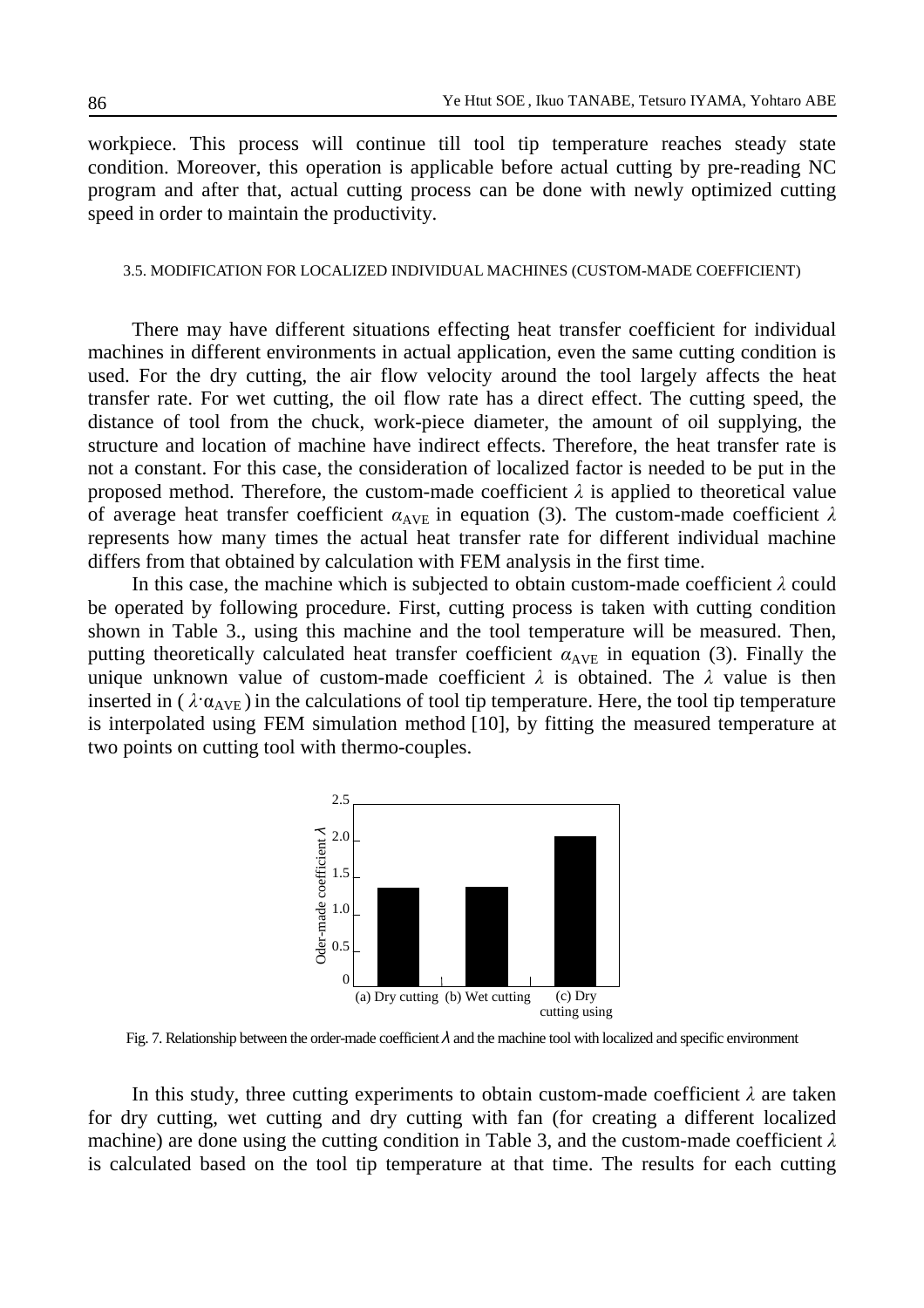process are shown in Fig. 7. The custom-made coefficient  $\lambda$  is as shown in (a) dry cutting, (b) wet cutting and (c) dry cutting with fan. The custom-made coefficient  $\lambda$  for (a) dry cutting and (b) wet cutting are almost near to 1, for which the process conditions are almost the same as the teaching data when neural network is constructed. The localized value  $\lambda$  for (c) dry cutting with fan is different to that of (a) dry cutting. Therefore, it is confirmed that, the proposed method is applicable for different machines in different places, with easy adaption.

# 4. THE EVALUATION FOR CUTTING OF Ti6Al4V

The evaluation for the proposed method was carried out by cutting Ti6Al4V (material with low thermal conductivity) using a lathe with specification mentioned in Table 2. The custom-made coefficient  $\lambda$  are,  $\lambda = 1.35$  for dry cutting,  $\lambda = 1.38$  for wet cutting and  $\lambda = 2.08$ for dry cutting with fan respectively. By putting these λvalues in equation (3), taking maximum allowable tool tip temperature at  $800^{\circ}$ C and using the cutting condition in Table 3, the optimum cutting speed was calculated for each cutting step using proposed method.

|            | Items of specification   | Takisawa TAC-460        |      |  |  |
|------------|--------------------------|-------------------------|------|--|--|
| Head stock | Power of main motor      | kW                      | 12   |  |  |
|            | Max. spindle speed       | $min^{-1}$              | 1500 |  |  |
|            | Chuck size               | mm                      | 210  |  |  |
|            | Chuck type (no. jaws)    | 3                       |      |  |  |
|            | Max. speed (Z direction) | 5000                    |      |  |  |
|            | Max. speed (X direction) | 2500                    |      |  |  |
|            | Coolent type             | MegaPlus LA20           |      |  |  |
|            | Coolent flow rate        | 16                      |      |  |  |
|            | Size of bed              | $370\times340\times197$ |      |  |  |

Table 2. Specification of the lathe used

|  | Table 3. Cutting conditions used |  |
|--|----------------------------------|--|
|  |                                  |  |

| Cutting condition |        | $(a)$ Dry                           |       |                | $(b)$ Wet |       |     | (c) Dry using fan |       |                |
|-------------------|--------|-------------------------------------|-------|----------------|-----------|-------|-----|-------------------|-------|----------------|
|                   |        | V                                   |       | $\overline{d}$ | V         |       | d   | V                 |       | $\overline{d}$ |
|                   |        | m/min                               | mm/re | mm             | m/min     | mm/re | mm  | m/min             | mm/re | mm             |
| End face          | Rough  | 35.7                                | 0.3   | 1.0            | 35.3      | 0.5   | 1.0 | 36.9              | 0.3   | 1.0            |
|                   | Middle | 36.1                                | 0.3   | 1.0            | 61.4      | 0.2   | 0.5 | 58.8              | 0.3   | 0.6            |
|                   | Finish | 89.5                                | 0.35  | 0.2            | 47.3      | 0.35  | 0.5 | 59.5              | 0.35  | 0.5            |
| Side face         | Rough  | 58.0                                | 0.2   | 1.0            | 82.8      | 0.2   | 1.0 | 42.5              | 0.25  | 1.0            |
|                   | Middle | 45.7                                | 0.2   | 0.5            | 63.1      | 0.3   | 0.5 | 60.7              | 0.25  | 0.6            |
|                   | Finish | 43.8                                | 0.2   | 0.4            | 44.5      | 0.35  | 0.3 | 63.4              | 0.25  | 0.5            |
| Cooling method    |        | Oil $(2\ell/min)$<br>Fan air<br>Dry |       |                |           |       |     |                   |       |                |
| Cutting tool      |        | Carbide TH10                        |       |                |           |       |     |                   |       |                |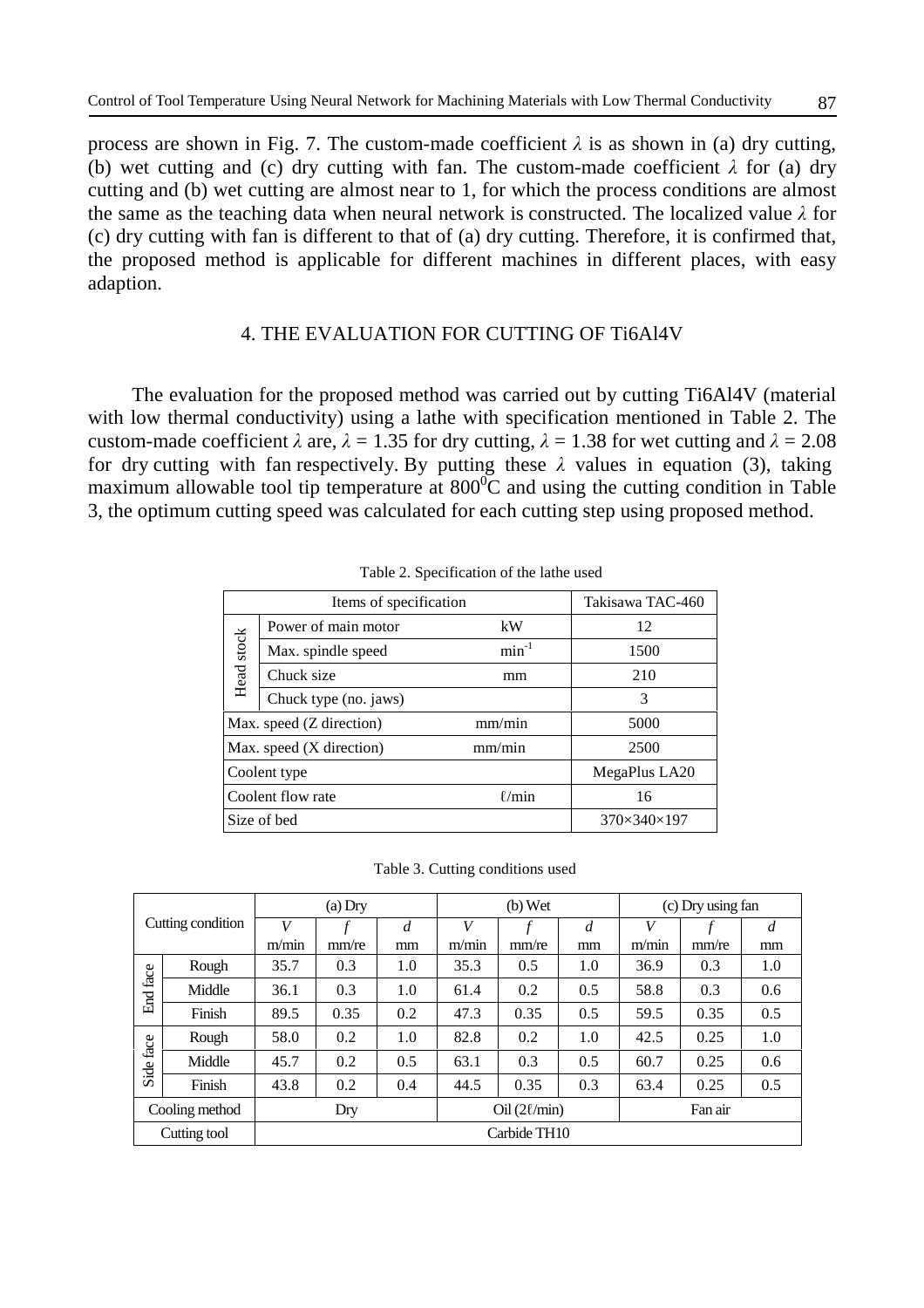

Fig. 8. Optimized cutting speed and temperature on the tip of tool during dry cutting



Fig. 9. Optimized cutting speed and temperature on the tip of tool during wet cutting



Fig. 10. Optimized cutting speed and temperature on the tip of tool during dry cutting using a fan